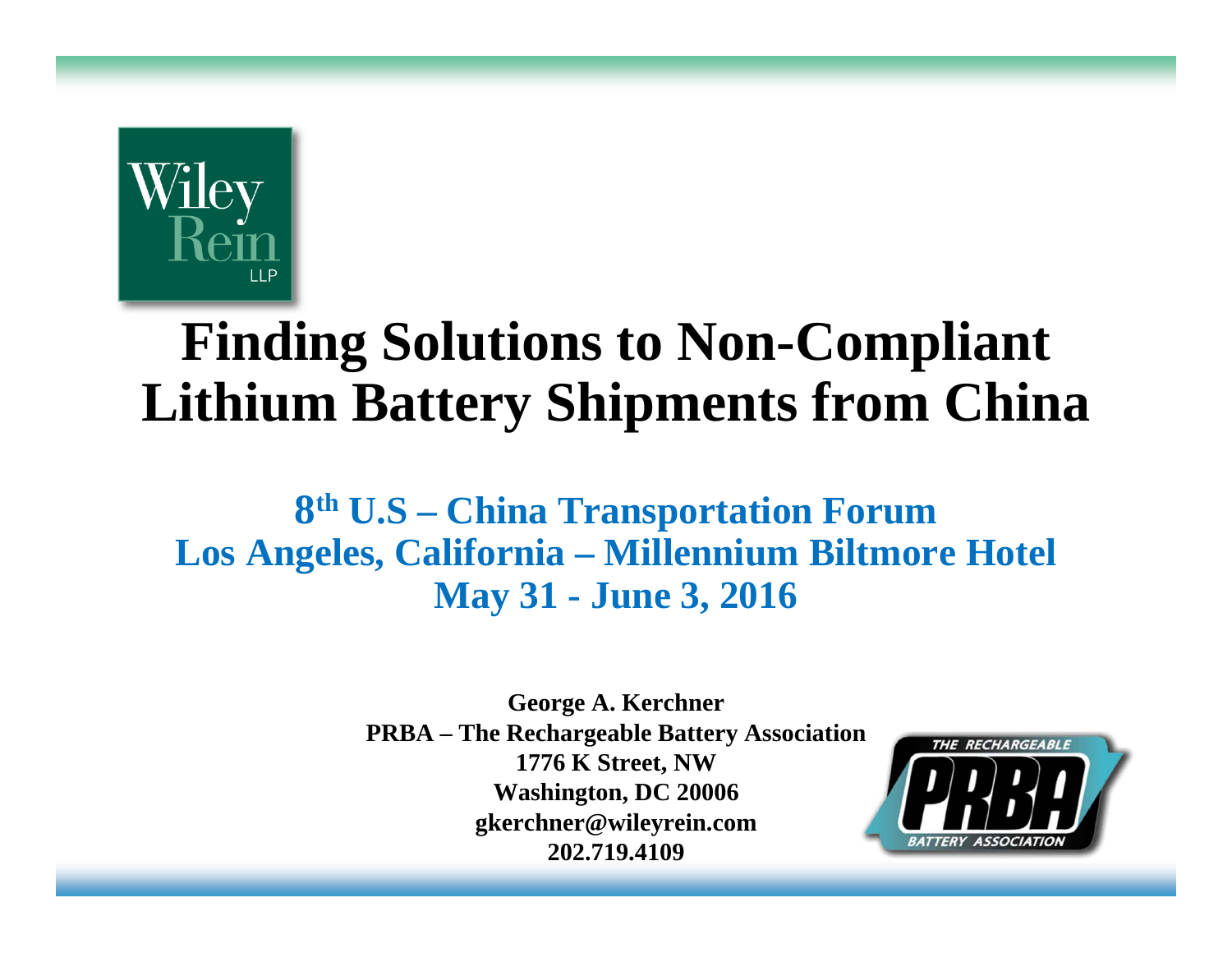

# **PRBA – The Rechargeable Battery Association**

- Ξ PRBA Members –
	- Cell/battery manufacturers
	- Manufacturers of electronic equipment, medical devices and automobiles
	- Retailers, testing labs and battery recyclers
	- •Airlines, dangerous goods consultants, packaging manufacturers
- Ξ Regulatory, legislative and policy issues at state, national and international level
- International transportation forums –
	- UN Sub-Committee of Experts
	- ICAO Dangerous Goods Panel
	- IMO Sub-Committee on Carriage of Cargoes and Containers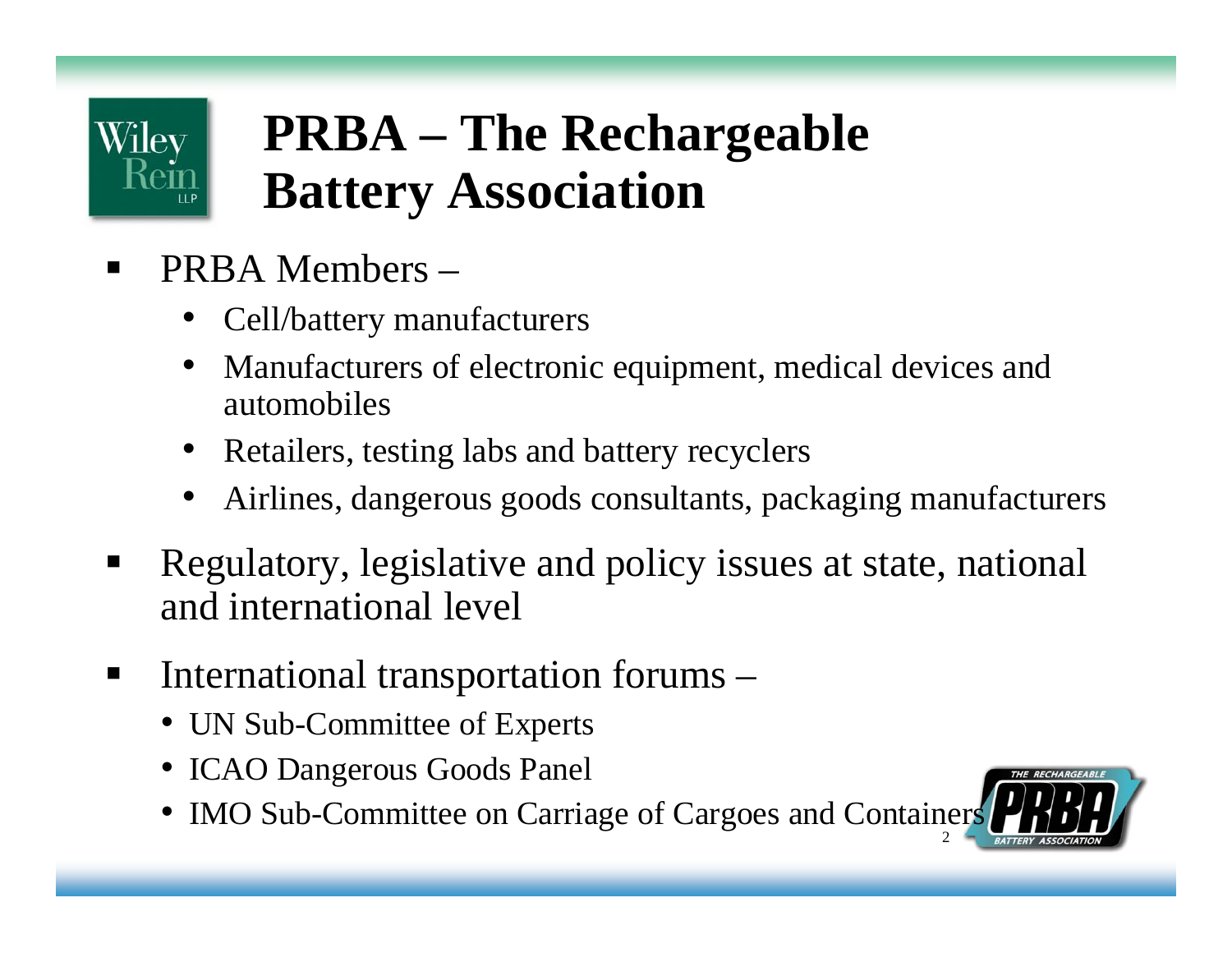

# **China and Lithium ion Batteries**

- 1. China is one of the largest producers of lithium ion batteries
- 2. Documented non-compliant shipments from China; companies knowingly violate regulations
- 3. Lithium ion batteries manufactured in China and shipped from Hong Kong
- 4. PRBA's and IATA's concerns
- 5. Finding solutions

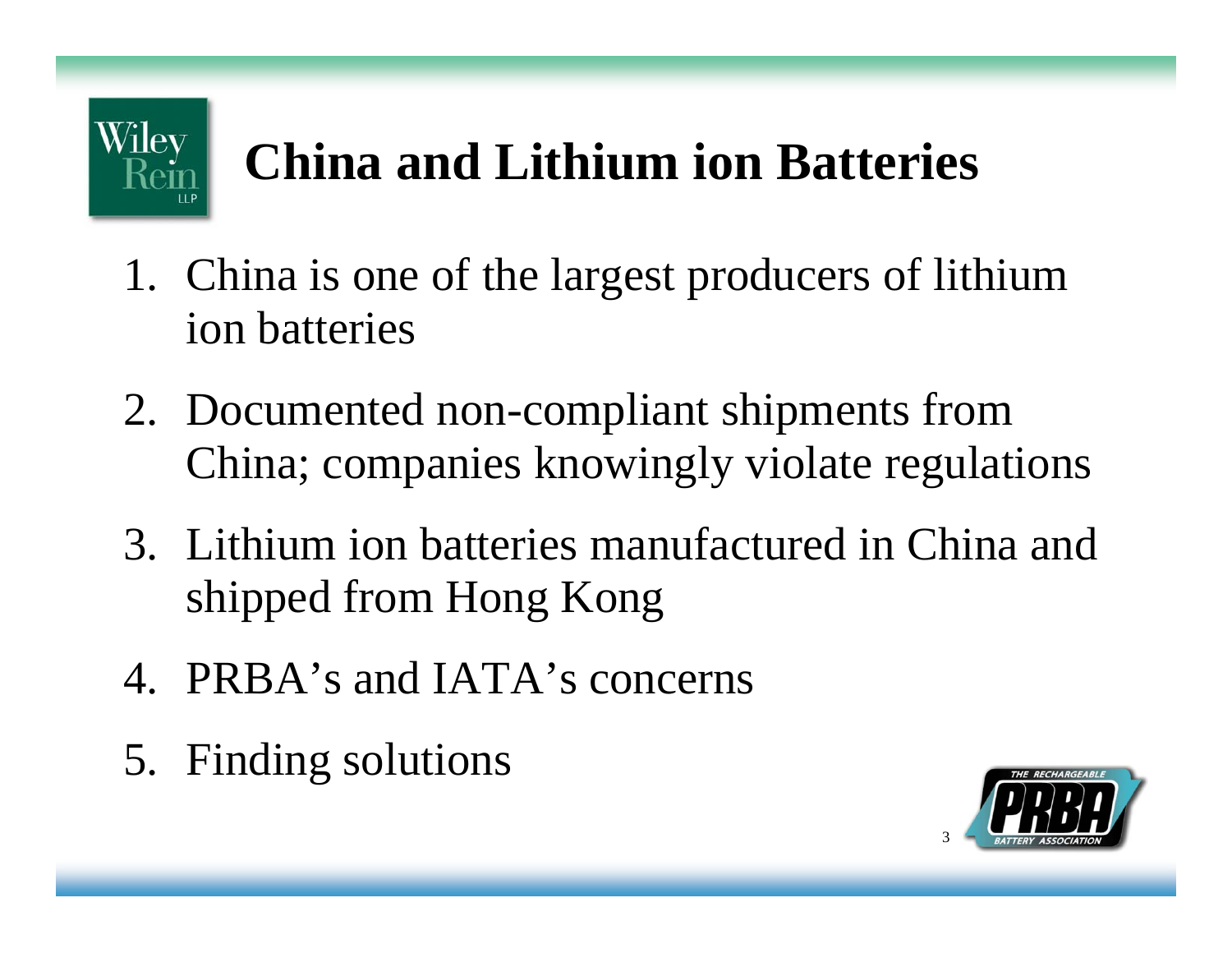

#### **Lithium ion Battery Market Share**



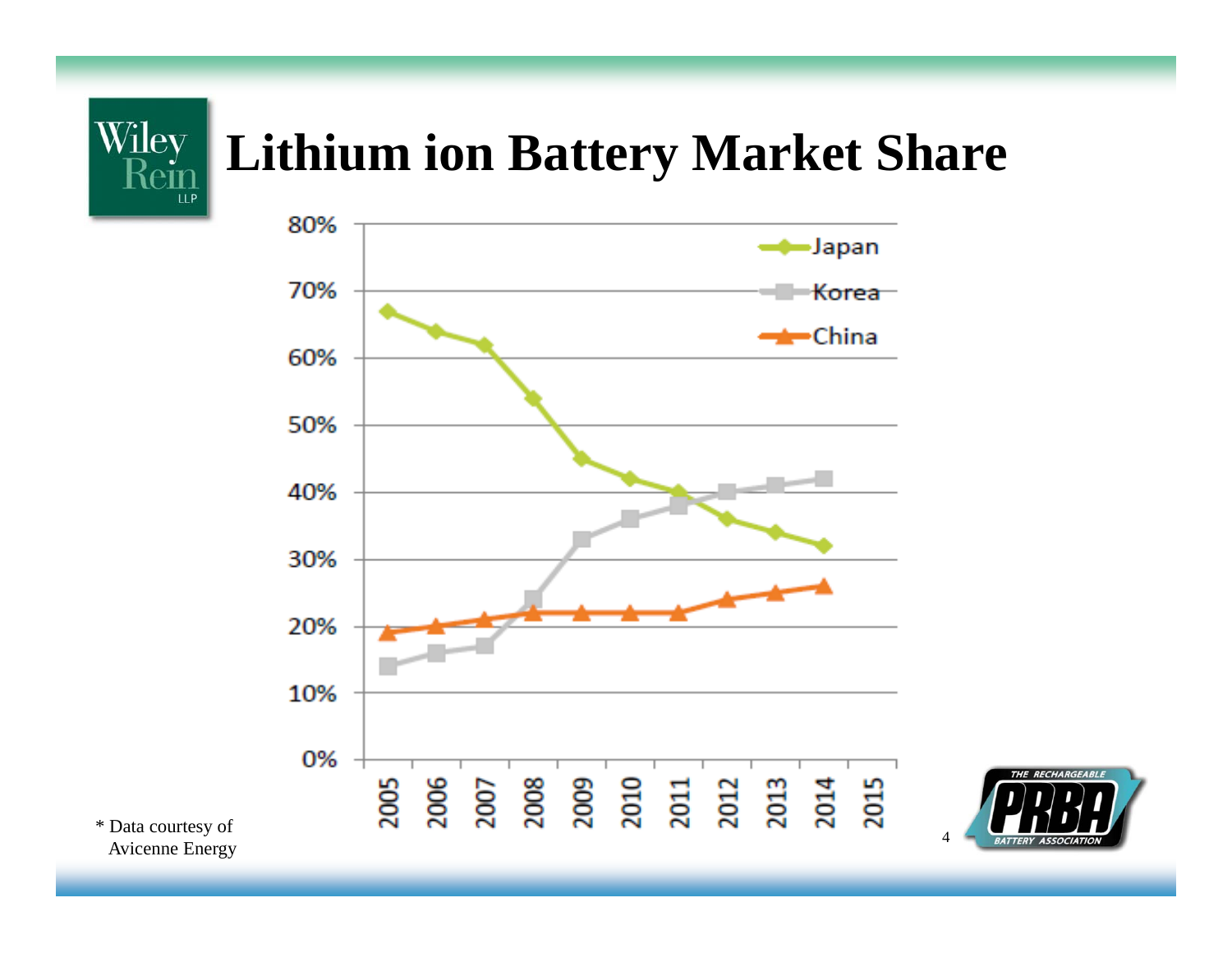#### **2015 Lithium ion Battery Market Share by Manufacturer**



Wiley

 $\left|\overline{\text{Rem}}\right|$ 

- Panasonic
- Samsung
- 
- Sony
- ATL
- Lishen
- $\blacksquare$  BAK
- BYD
- **NEC**
- Hitachi Maxell

5

■ Coslight

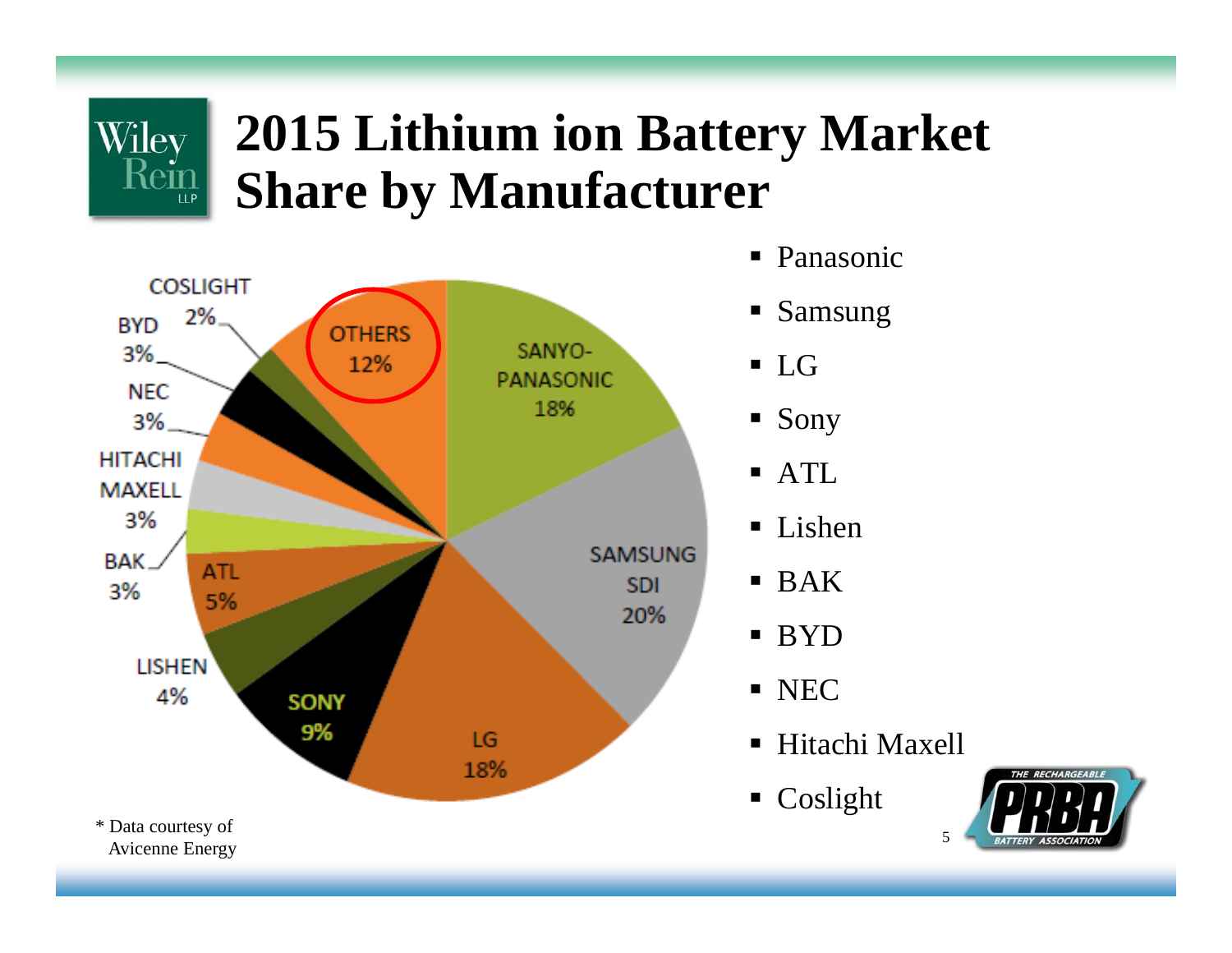

### **Knowing Violations: Mislabeled Lithium ion Batteries – 99.9 Wh**



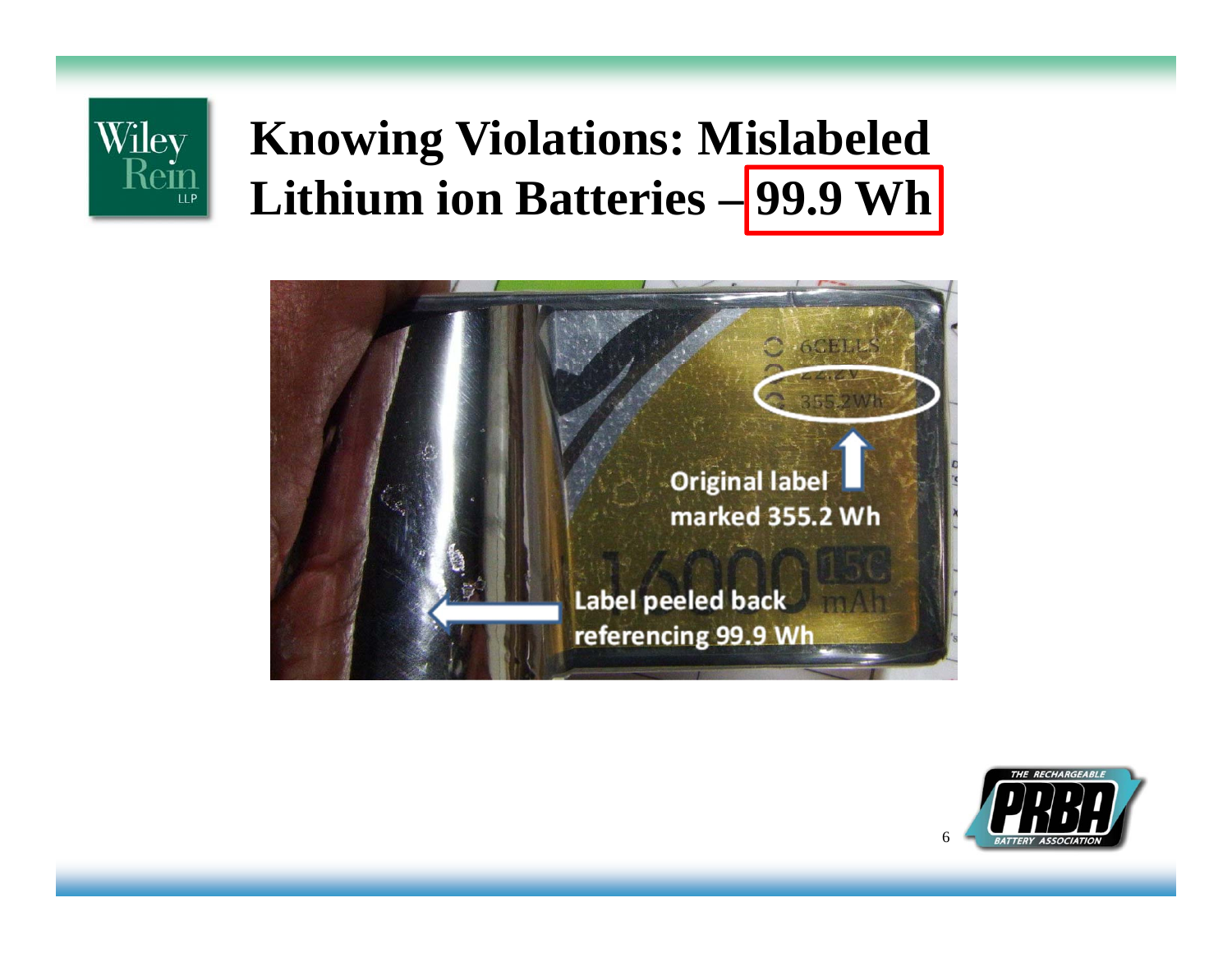# **Knowing Violations: Misdeclared or Undeclared Shipments**

- Undeclared E-bike lithium ion batteries, hoverboards, drone lithium ion batteries
- $\blacksquare$ UPS Flight 6, 3 September 2010

**Wiley** 

- Cargo manifest listed large, undeclared lithium ion batteries originated in Hong Kong
	- $\blacksquare$ 284 Wh 480 Wh
	- $\blacksquare$ 972 Wh 1056 Wh
- **Lithium ion batteries misdeclared as nickel** metal hydride batteries



7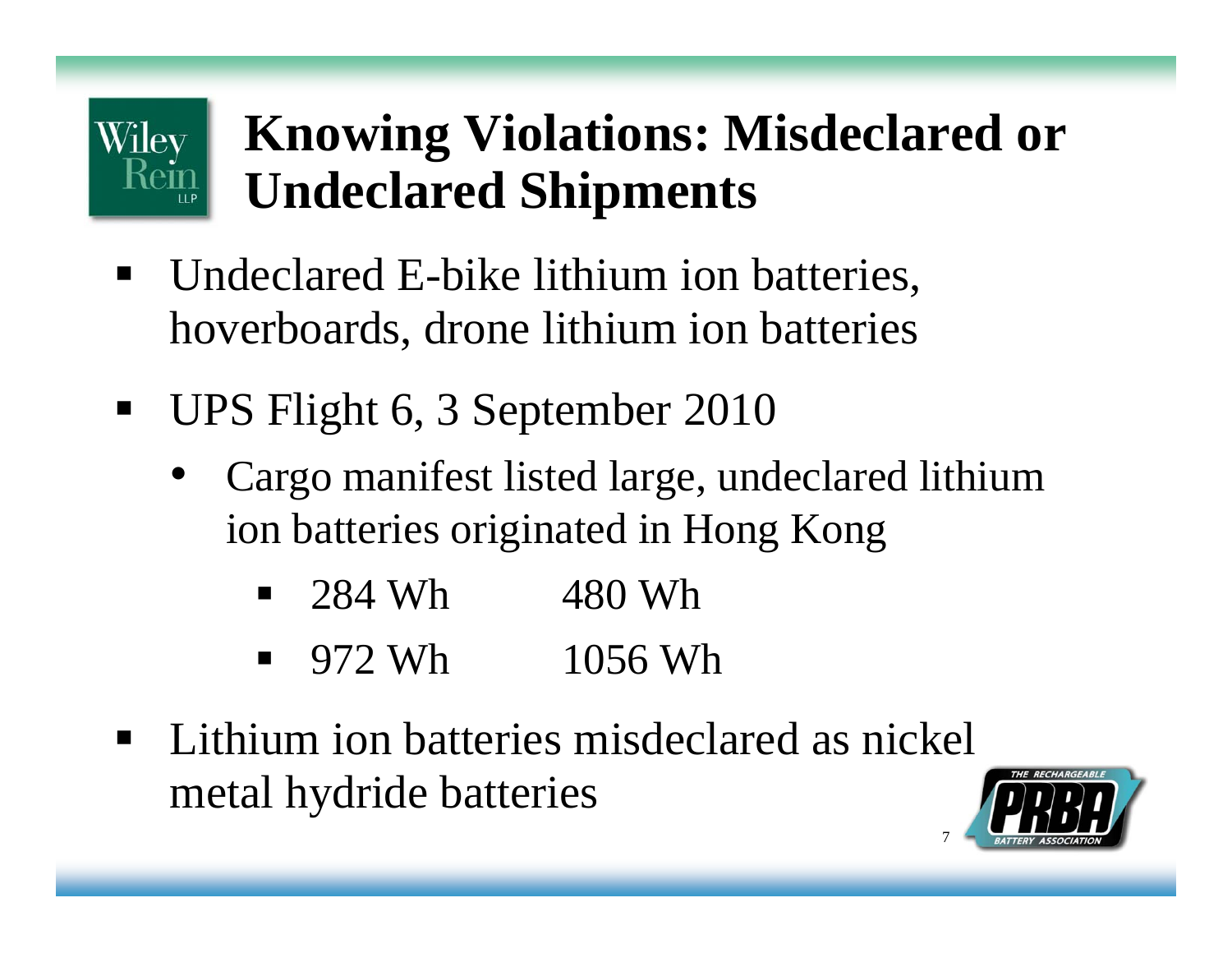#### **Knowing Violations: Counterfeit Lithium ion Cells?**



Wiley

Rein

- E A 6000 mAh UltraFire cell
- "Beware of fake UltraFire" 18650 batteries…we do not manufacture 18650 cells over 3000 mAh."
- **http://www.ultrafire.net/showne** ws.asp?id=60

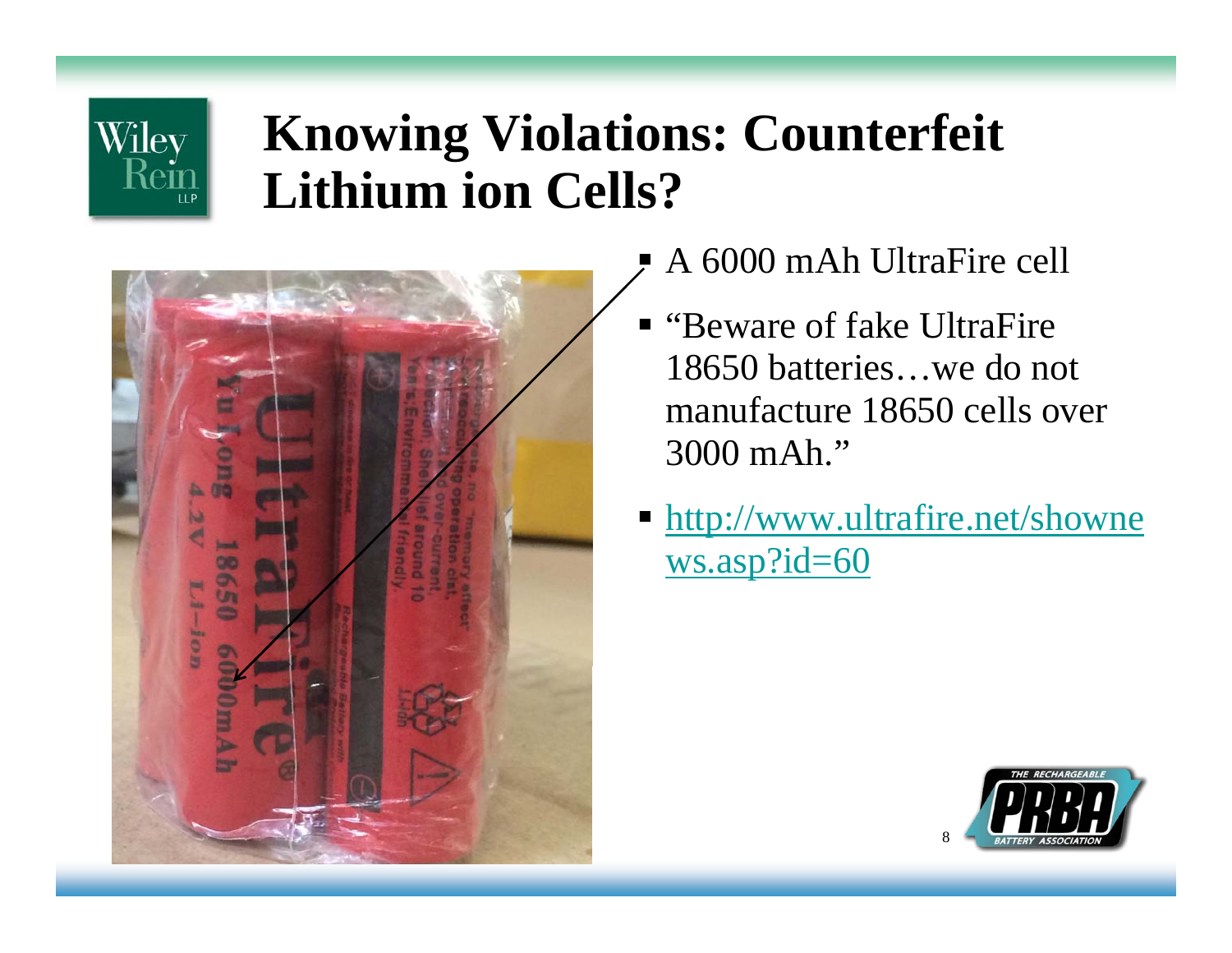#### **Batteries Manufactured in China,**  Wiley **Shipped Internationally from Hong Kong**

- **Very common practice**
- **Manufacturers avoiding China's bureaucratic** regulatory oversight; not harmonized with international standards
- Creates enforcement gap between China, Hong Kong, and other competent authorities

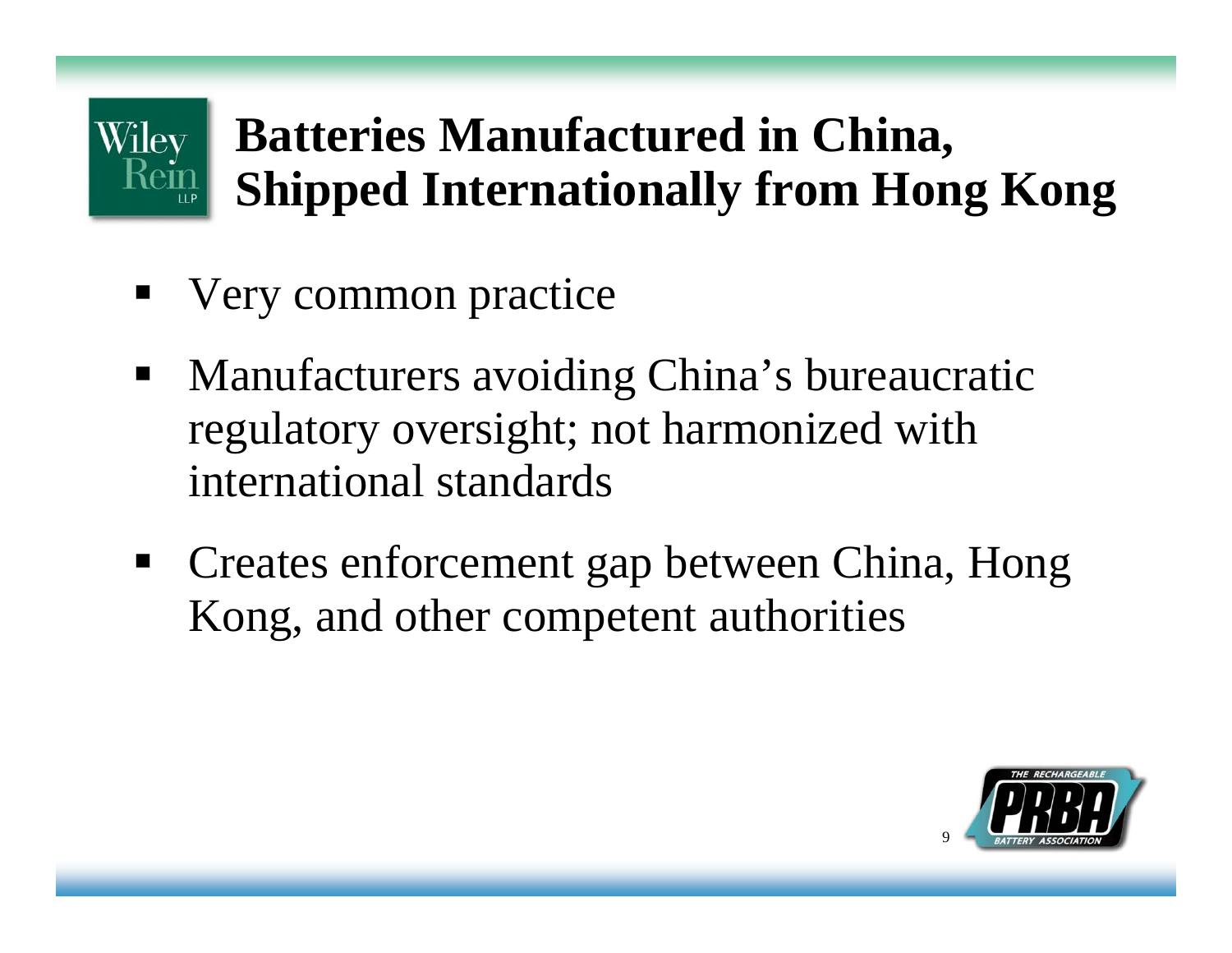

# **UN Lithium Battery Testing in China**

- China requires in-country third party UN lithium ion battery testing; no other country follows this practice
- Creates significant impediment for compliant lithium ion battery manufacturers
- $\blacksquare$  China should recognize UN lithium battery test reports from labs outside of China

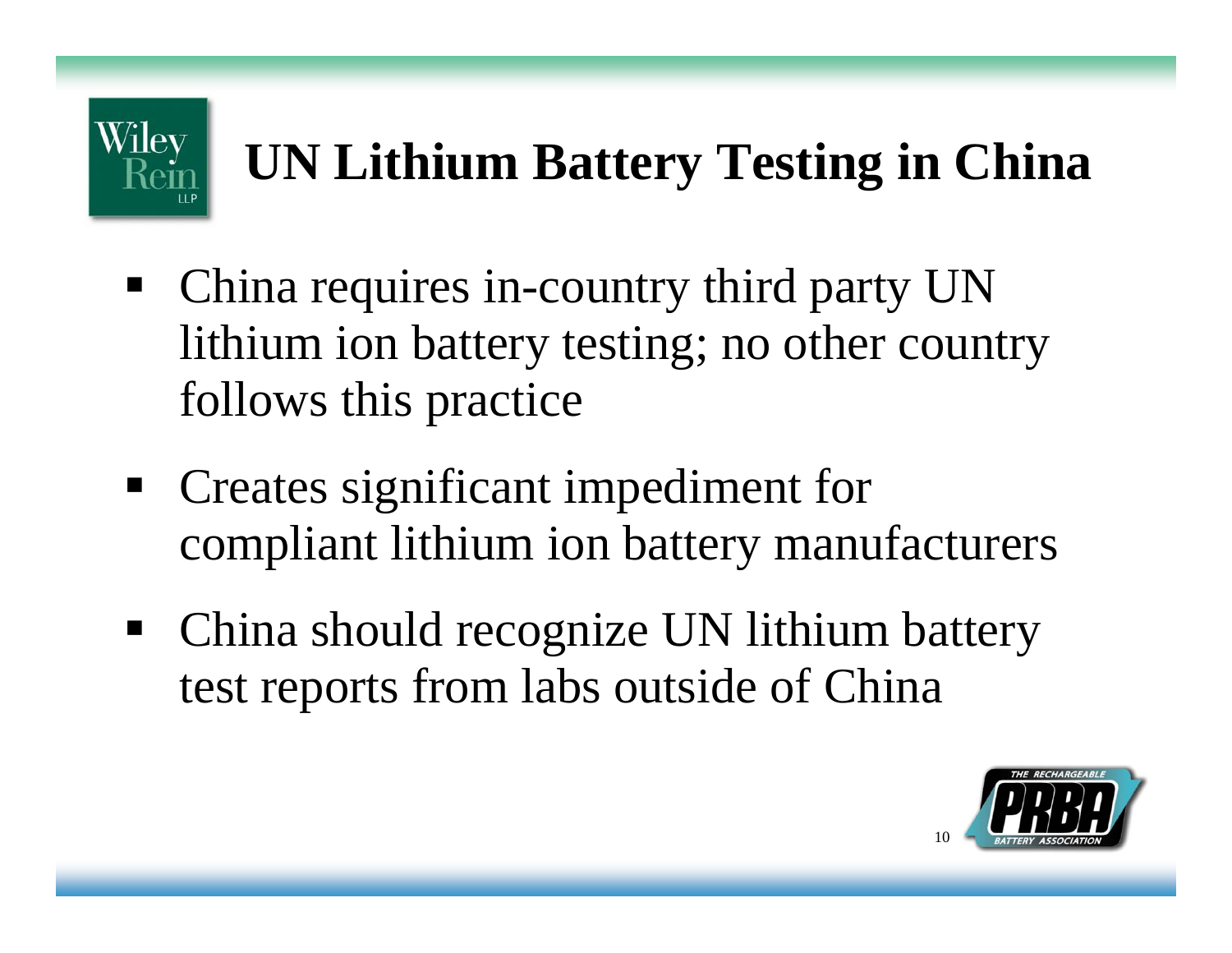# **PRBA Letter to ICAO Secretary General on Enforcement and Non-Compliance**

- August 2014, PRBA letter to ICAO Secretary General outlining industry's concerns
- **Letter addressed:**

Wiley

- Non-compliance and lack of enforcement
- • Industry's inability to transport products due to non-compliance
- Concern over more stringent and complex lithium battery dangerous goods regulations
- **ICAO** has failed to intervene

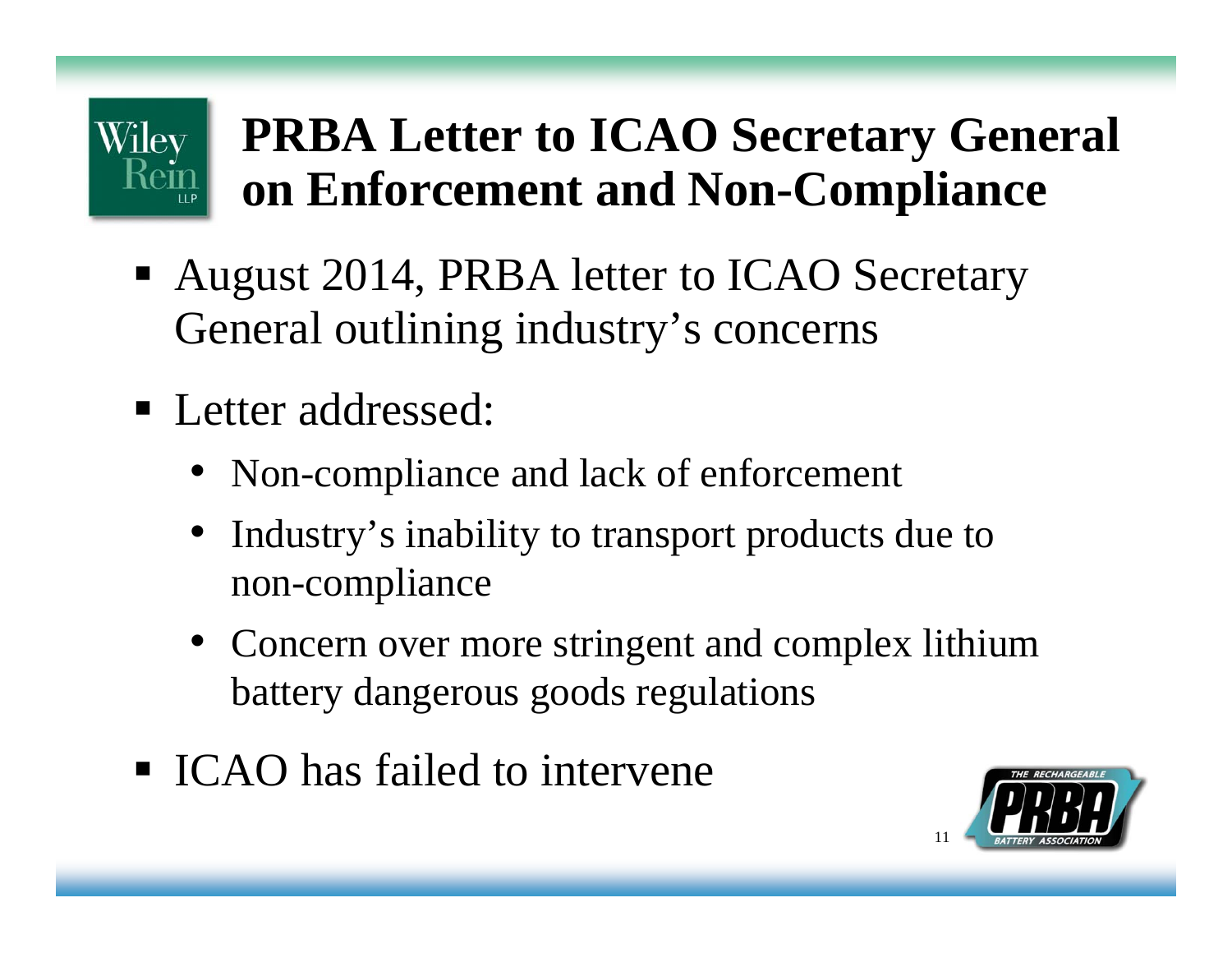# **International Air Transport Association Concerns with Lithium Batteries**

#### March 2015

- **"** "Flagrant abuses of dangerous goods shipping" regulations must be criminalised..."
- **"** "Government authorities must step up and take responsibility for regulating producers and exporters."